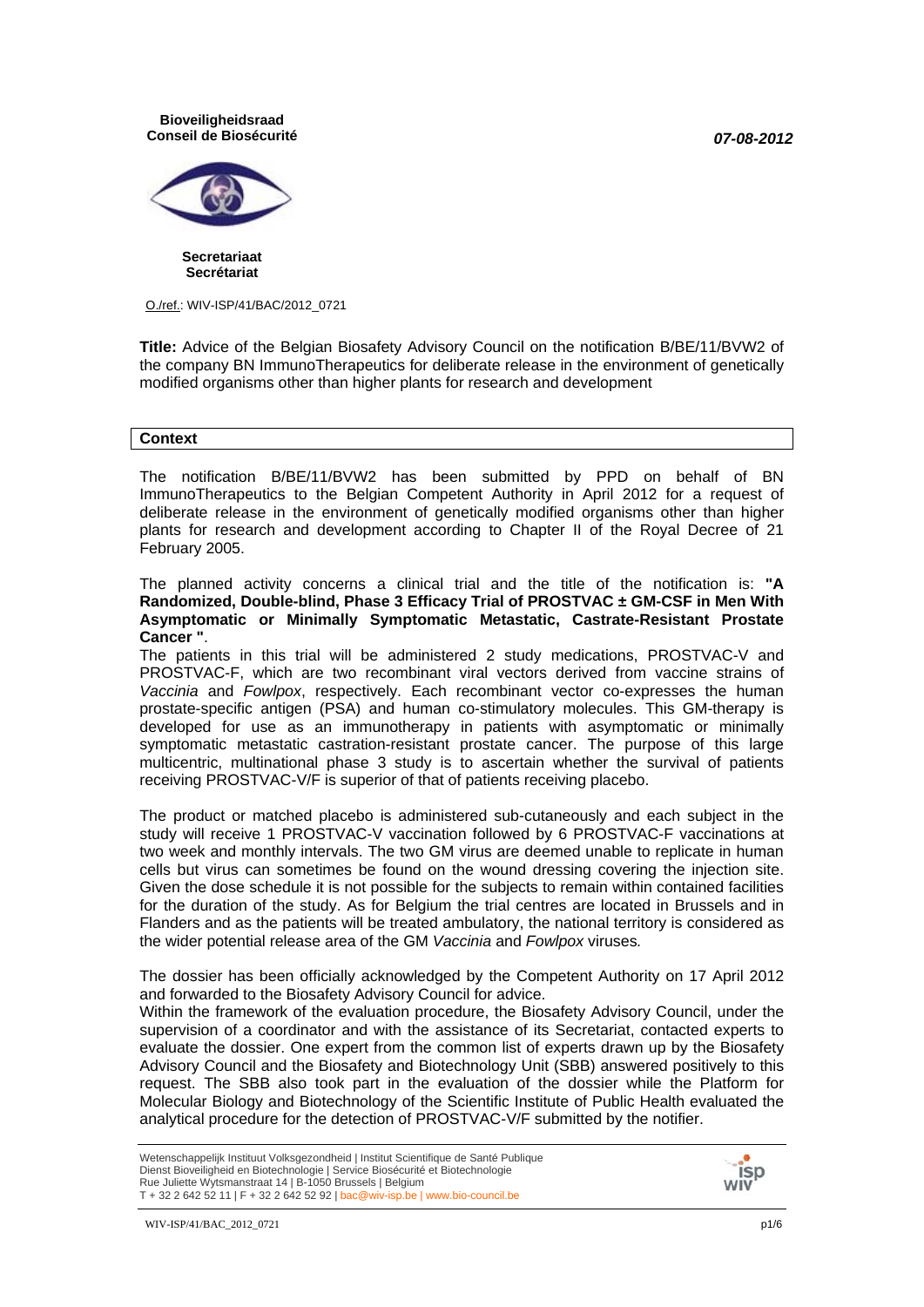The expert and the SBB assessed whether the information provided in the notification was sufficient and accurate in order to state that the deliberate release of the genetically modified organism for its intended use, would not raise any problems for the environment, animal health or human health (people coming in contact with the treated patient and/or with the GMO).

On 24 May 2012, based on a list of questions prepared by the Biosafety Advisory Council, the Competent Authority requested the notifier to provide additional information about the notification. The answers from the notifier to these questions were received by the Competent Authority on 10 July 2012 and transmitted to the secretariat of the Biosafety Council on the same day. This complementary information was reviewed by the coordinator and the experts.

For the purpose of this evaluation, the following legal basis has been considered:

- Annex II (principles for the risk assessment) and annex III (information required in notifications) of the Royal Decree of 21 February 2005.

- Commission Decision 2002/623/EC of 24 July 2002 establishing guidance notes supplementing Annex II to Directive 2001/18/EC.

The pure medical aspects concerning the efficacy of the medicinal product and its safety for the treated patient, as well as aspects related to social, economical or ethical considerations, are outside the scope of this evaluation.

In parallel to the scientific evaluation of the notification, the Competent Authority also made the dossier available on its website for the one-month public consultation foreseen in the abovementioned Royal Decree. The Competent Authority didn't receive any reaction of the public relevant for the environmental and/or public health safety of the GMO.

### **Summary of the Scientific evaluation**

### **1. The characteristics of the donor, the recipient or parental organism**

No major risks were identified but the Biosafety Council asked to the notifier to complete the information regarding the attenuation of the parental *Fowlpox* strain.

The notifier who is not the owner of the attenuated *Fowlpox* strain could not find any data in scientific literature on its attenuation. However this parental *Fowlpox* strain is derived from an isolate of POXVAC-TC, a vaccine approved since 1961 in the US for the prevention of *Fowlpox* infection in poultry. To the applicant's knowledge, there have been no reports suggesting that treatment of poultry with POXVAC-TC resulted in *Fowlpox*-causing disease in treated animal or by transmission to non-vaccinated animals. In addition the notifier performed a rodent neurovirulence assay with PROSTVAC-F which results confirm the low virulence of the recombinant *Fowlpox* strain.

### **2. Information related to the characteristics of the GMO**

The notifier was asked to clarify the methods employed to ensure and to verify the genetic stability of both PROSTVAC-V and PROSTVAC-F during the production.

The notifier has adequately answered this question: the genetic stability of PROSTVAC-V and F is demonstrated by the restriction site analysis of the whole genome and the analysis of a PCR-amplicon encompassing the whole insert sequence for each production lot. The notifier provided the precise descriptions of these procedures.

The notifier was also asked to react on a recent article referring to studies that have shown replication of *Fowlpox* in mammalian cell cultures which could change the statement made in the application on the unlikely shedding of the GM *Fowlpox* when administered to humans.



Wetenschappelijk Instituut Volksgezondheid | Institut Scientifique de Santé Publique Dienst Bioveiligheid en Biotechnologie | Service Biosécurité et Biotechnologie Rue Juliette Wytsmanstraat 14 | B-1050 Brussels | Belgium T + 32 2 642 52 11 | F + 32 2 642 52 92 | bac@wiv-isp.be | www.bio-council.be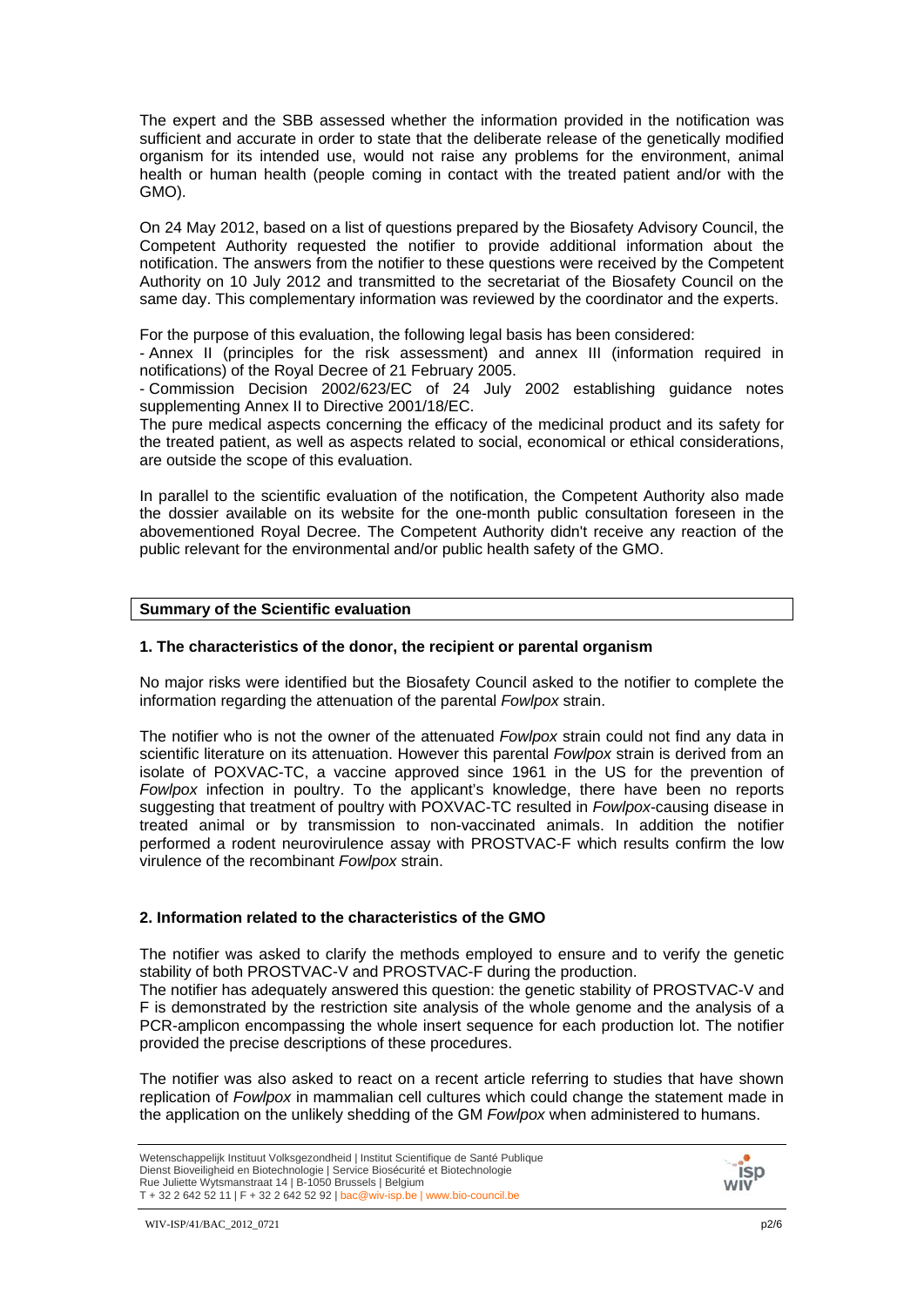In his answer the notifier refers to the results of a biodistribution study in mice showing that, when administered subcutaneously, there is no general or systemic *Fowlpox virus* DNA detection at other sites other than the administration site and draining lymphnodes. In addition they performed in vitro studies with mammalian cells including the same mammalian cell for which replication of *Fowlpox* replication was observed in a recent article mentioned above. No cell to cell virus propagation occurred during the culture time, no infectious progeny virion was released by PROSTVAC-F infected cells. Based on those results the BAC agrees with the notifier that shedding of recombinant *Fowlpox* is unlikely when administered in humans.

However, from available results of clinical trials performed with canarypox based vaccines it is known that viral particles have been recovered from the vaccination site but it is not known if it were life viruses or not.

The BAC takes note of the fact that the notifier has no plan to evaluate the putative shedding of *Fowlpox* virus during the planned clinical trial but that the possibility of such evaluation will however be explored in a separate study.

### **3. The condition of release**

The experts expressed many critics on the Study staff instructions (SSI) prepared by the notifier for the people who will handle the product. The BAC made suggestions for proper management measures and asked to the notifier to submit amended SSI and correct translations in Dutch and French.

The notifier submitted an amended SSI which integrates all of the BAC suggestions for proper management measures assuring the protection of the workers and preventing unnecessary release of the vector into the environment. The new document has been correctly translated in Dutch and French.

Regarding the information for the patient, the BAC asked to the notifier to better inform the patient that a wound plaster or bandage used to cover the injection site can be contaminated with the study product and is finally biological risk material that needs appropriate waste management procedures.

The notifier submitted an amended patient informed consent form that has taken into account the above remark.

### **4. The risks for the environment and human health**

No major risks were identified neither from PROSTVAC-V or from PROSTVAC-F but the BAC requested to the notifier to complete the environmental risk assessment by considering also the risk, if any, of the recombinant *Fowlpox* for animals other than birds.

This assessment was received and judged satisfactory. Knowing that shedding of recombinant *Fowlpox* is unlikely when administered in humans (see above), the BAC agrees that with the proposed management measures environmental release of PROSTVAC-F is highly unlikely, and that the impact of any such release is expected to be minimal because *Fowlpox virus* has a highly restricted host range, limited *in vivo* to chickens, turkeys, and pigeons.

### **5. The monitoring, control, waste treatment and emergency plans proposed by the notifier**

The notifier was asked to give more details on the follow-up they foresee in case suspected vaccinia lesions appear in patients treated with the study drug.



Wetenschappelijk Instituut Volksgezondheid | Institut Scientifique de Santé Publique Dienst Bioveiligheid en Biotechnologie | Service Biosécurité et Biotechnologie Rue Juliette Wytsmanstraat 14 | B-1050 Brussels | Belgium T + 32 2 642 52 11 | F + 32 2 642 52 92 | bac@wiv-isp.be | www.bio-council.be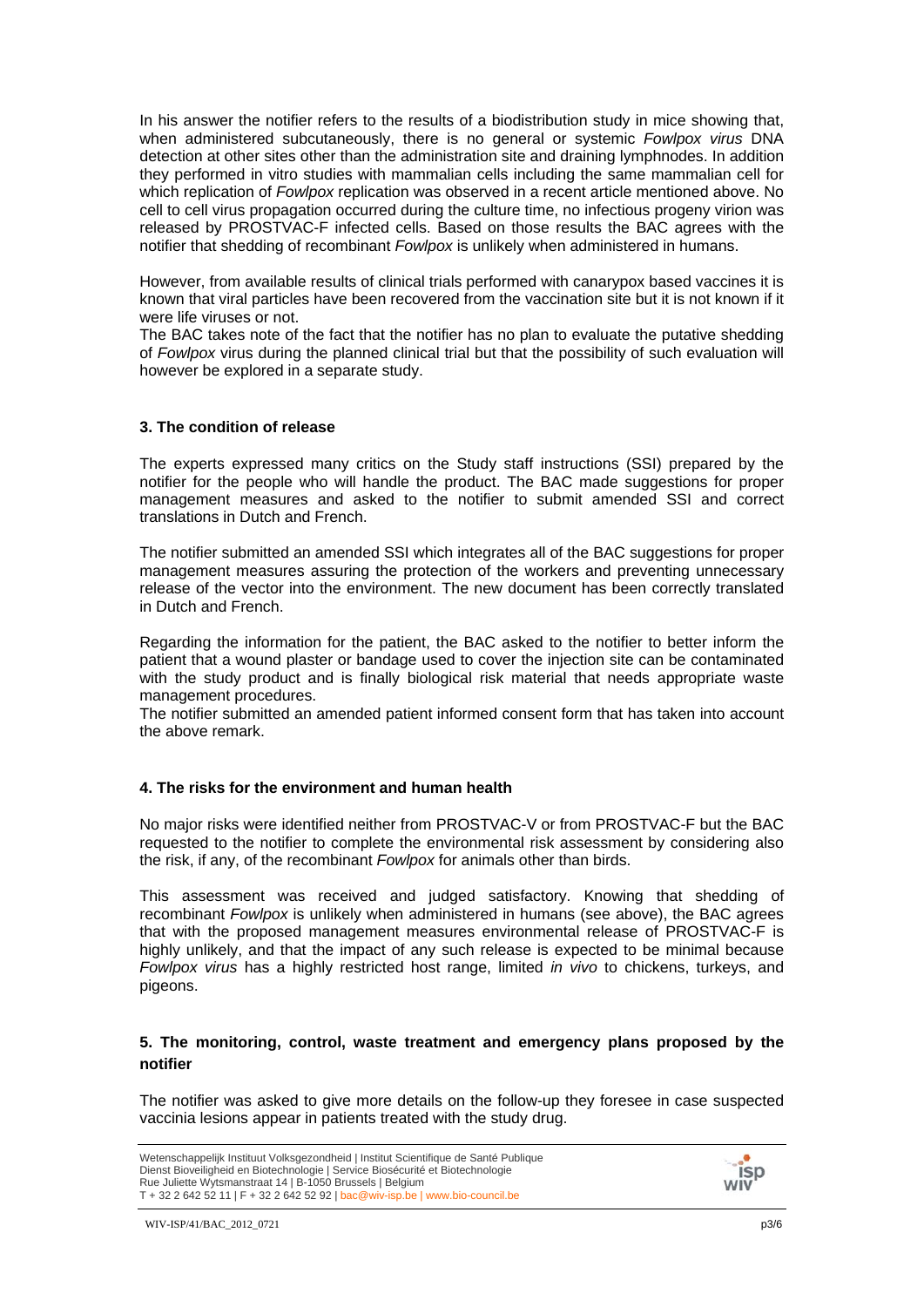This point was partially addressed by the notifier in the clinical trial protocol. In addition the notifier will provide to each patient included into the study a wallet-size card that would identify him as study participant. The card specifies the trial number and a name and contact number of the investigator. The card also specifies the date of primary vaccination with PROSTVAC-V and notifies the reader that special precautions should be taken not to come in direct contact with the injection site for 3 weeks after the date of the injection. Subjects will be instructed to inform any medical practitioner they are going to see that they are study participants.

### **6. The analytical procedure proposed by the notifier to accompany the control samples that will be send to the Scientific Institute of Public Health after the start of the clinical trial**

The notifier was questioned about the specificity of the detection method and requested to precise the position of the primers in the DNA sequence for both PROSTVAC-V and PROSTVAC-F.

The additional information and documentation provided by the notifier adequately completes the analytical method.

## **7. Additional points considered by the experts of the Belgian Biosafety Advisory Council**

Although out of the scope of the Directive 2001/18, the Biosafety Advisory Council drew the attention of the notifier on one point concerning the safety of the product.

The question of the Council and the answer received from the notifier are given in annex 1.

#### **Conclusion**

Based on the scientific assessment of the notification made by the Belgian experts, the Biosafety Advisory Council concludes that it is unlikely that the genetically modified *Vaccinia*  and *Fowlpox* viruses (PROSTVAC-V/F) genetically modified to express the genes of the human prostate-specific antigen (PSA) and of human co-stimulatory molecules. and developed as a therapeutic vaccination for the treatment of prostate cancer, will have any adverse effects on human health or on the environment in the context of the intended clinical trial.

Therefore, the Biosafety Advisory Council issues a **positive advice with the following conditions**:

- The notifier and the investigators must strictly apply the clinical trial protocol, as described in the dossier.

- Any protocol amendment has to be previously approved by the Competent Authority.

- The notifier is responsible to verify that each study centre has qualified personnel experienced in handling infectious material and that the investigator has the required authorisations to perform the clinical trial activities inside the hospital (laboratory, pharmacy, hospital room, consultation room...) according to the Regional Decrees transposing Directive 2009/41/EC on Contained use of genetically modified micro-organisms.

- The Biosafety Advisory Council should be informed within 2 weeks when the first patient starts the treatment and the last subject receives the last treatment.

- At the latest six months after the last visit of the last patient included in the trial, the notifier must send to the competent authority at the attention of the Biosafety Council a report with details concerning the biosafety aspects of the project. This report will at least contain:

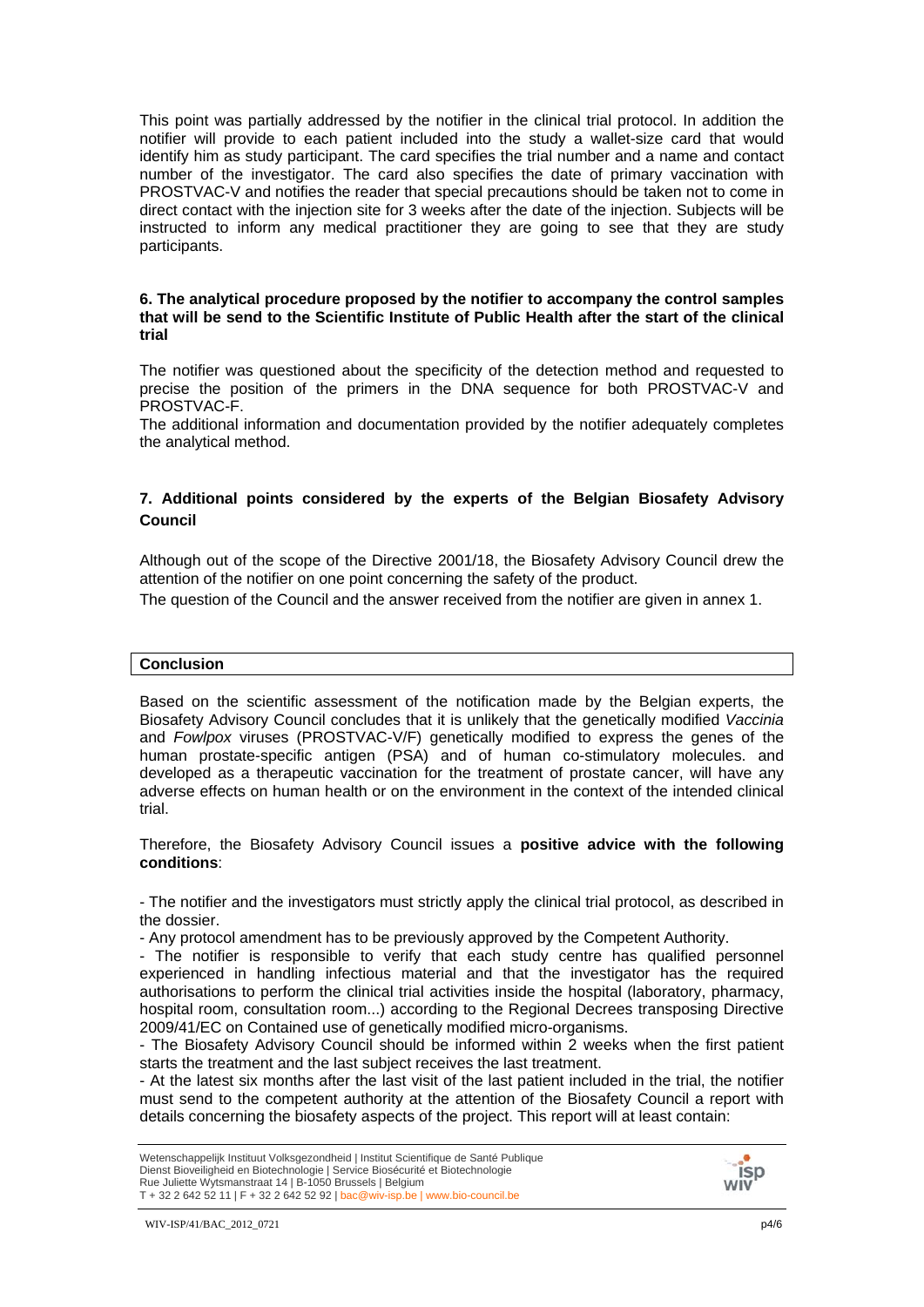- the total number of patients included in the trial and the number of patients included in Belgium:

- a summary of all adverse events marked by the investigators as probably or definitely related to the study medication;

- a report on the accidental releases, if any, of the recombinant Vaccinia or Fowlpox virus.

HERNAN

ΙЮ Prof. D. Reheul President of the Belgian Biosafety Advisory Council

Annex 1: Additional comments related to the safety and efficacy of the product and answers given by the applicant.

Annex 2: Compilation of comments of experts in charge of assessing the dossier B/BE/11/BVW2 (ref: BAC 2012 0505)

Wetenschappelijk Instituut Volksgezondheid | Institut Scientifique de Santé Publique Victoria de la Biotechnologie | Service Biosécurité et Biotechnologie<br>Rienst Biovelligheid en Biotechnologie | Service Biosécurité et Biotechnologie<br>Rue Juliette Wytsmanstraat 14 | B-1050 Brussels | Belgium T + 32 2 642 52 11 | F + 32 2 642 52 92 | bac@wiv-isp.be | www.bio-council.be



 $\bar{z}$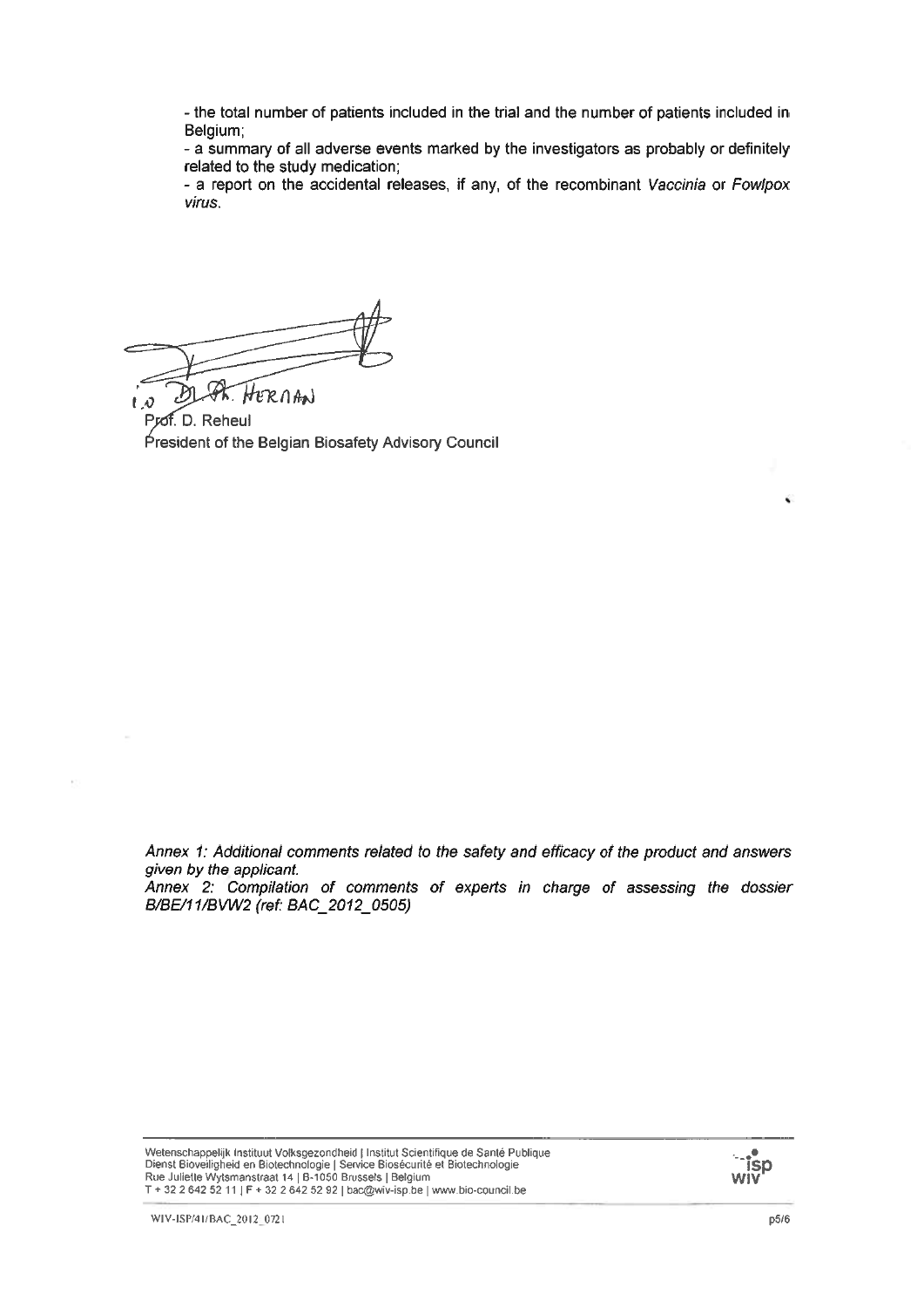### **Annex 1: Additional comment related to the safety of the product and answer given by the applicant.**

Although out of the scope of the Directive 2001/18/EC, the Biosafety Advisory Council would like to draw the attention of the notifier on the following point :

MVA production may contain traces of egg antigens. As allergy against egg antigens is quite frequent in the human population, the applicant should make sure that anti-choc treatments are available when the drug is administered.

### **Response:**

BNIT will ensure that the investigational sites follow the appropriate institutional procedures for emergency care.

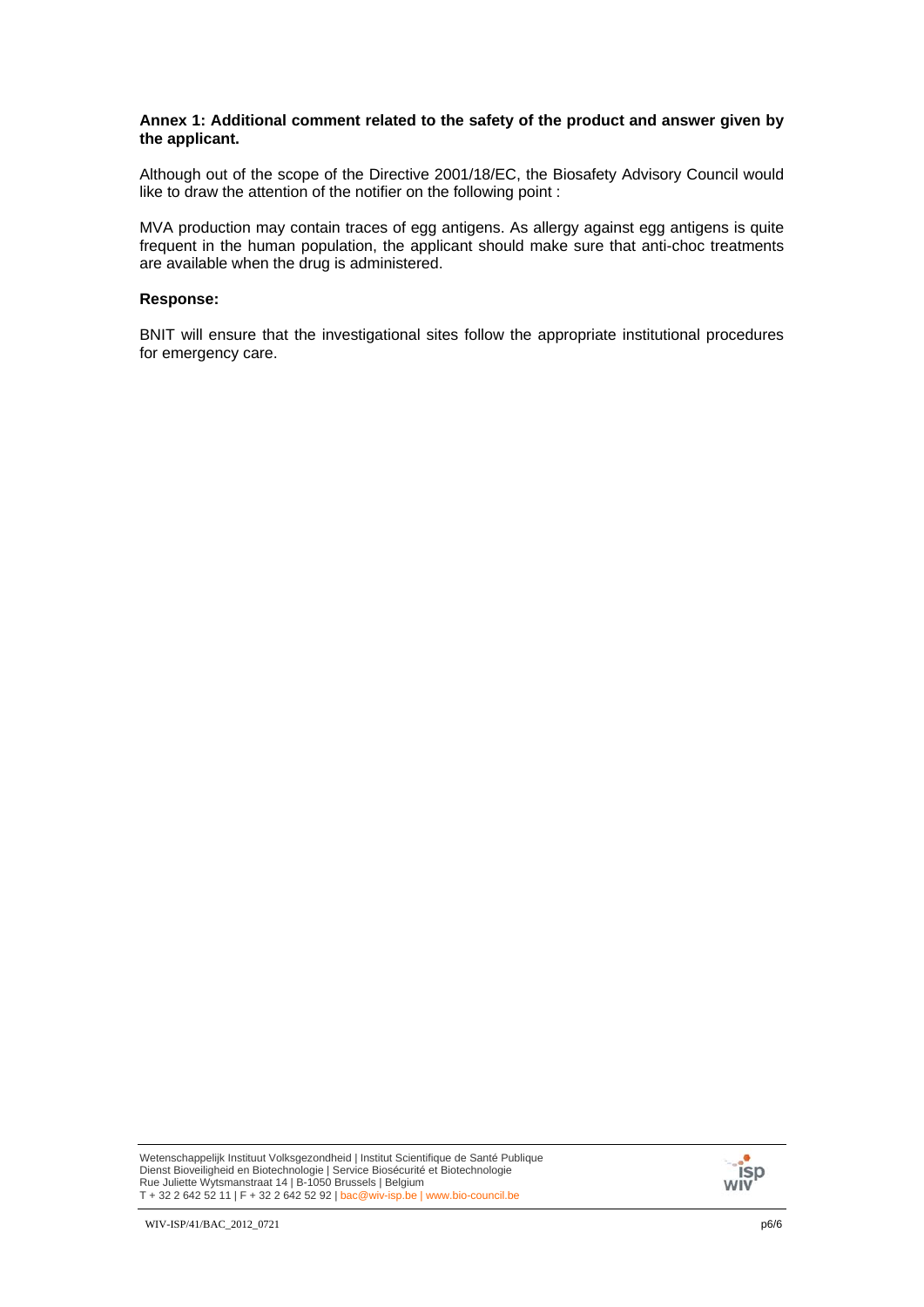### *24-05-2012*

### **Bioveiligheidsraad Conseil de Biosécurité**



**Secretariaat Secrétariat**

O./ref.: WIV-ISP/41/BAC\_2012\_0505

#### Email: BAC@sbb.ihe.be **Compilation of Comments of Experts in charge of assessing the dossier B/BE/11/BVW2**

**Mandate for the Group of Experts:** mandate of the Biosafety Advisory Council (BAC) of 8 December 2011

**Coordinator:** Prof. Philippe Hermans

**Experts:** Katia Pauwels (WIV/ISP), Nicolas Willemarck (WIV/ISP), Willy Zorzi (ULg)

**Domains of expertise of experts involved:** Human medicine, oncology, virology, gene therapy, therapeutic vaccination, biosafety viral vectors, risk assessment

**Secretariat (SBB):** Didier Breyer, Martine Goossens, Philippe Herman, Katia Pauwels

### **INTRODUCTION**

Dossier **B/BE/11/BVW2** concerns a notification of the company BN Immunoyherapeutics for deliberate release in the environment of genetically modified organisms other than higher plants according to Chapter II of the Royal Decree of 21 February 2005.

The notification has been officially acknowledged on 17 April 2012 and concerns a clinical trial with PROSTVAC-V and PROSTVAC-F, two recombinant viral vectors derived from vaccine strains of vaccinia and fowlpox, respectively. Each recombinant vector co-express human prostate-specific antigen (PSA) and human co-stimulatory molecules. This GM-medication is developed for use as an immunotherapy in patients with asymptomatic or minimally symptomatic metastatic castration-resistant prostate cancer.

### ♦ **INSTRUCTIONS FOR EVALUATION**

Depending on their expertise, the experts were invited to evaluate the genetically modified organism considered in the notification as regards its molecular characteristics and its potential impact on human health and the environment. The pure medical aspects concerning the efficacy of the medicinal product and its safety for the treated patient are outside the scope of this evaluation.

The comments of the experts are roughly structured as in

- Annex II (principles for the risk assessment) of the Royal Decree of 21 February 2005

- Annex III (information required in notifications) of the Royal Decree of 21 February 2005

- Commission Decision 2002/623/EC of 24 July 2002 establishing guidance notes supplementing Annex II to Directive 2001/18/EC.



Wetenschappelijk Instituut Volksgezondheid | Institut Scientifique de Santé Publique Dienst Bioveiligheid en Biotechnologie | Service Biosécurité et Biotechnologie Rue Juliette Wytsmanstraat 14 | B-1050 Brussels | Belgium T + 32 2 642 52 11 | F + 32 2 642 52 92 | bac@wiv-isp.be | www.bio-council.be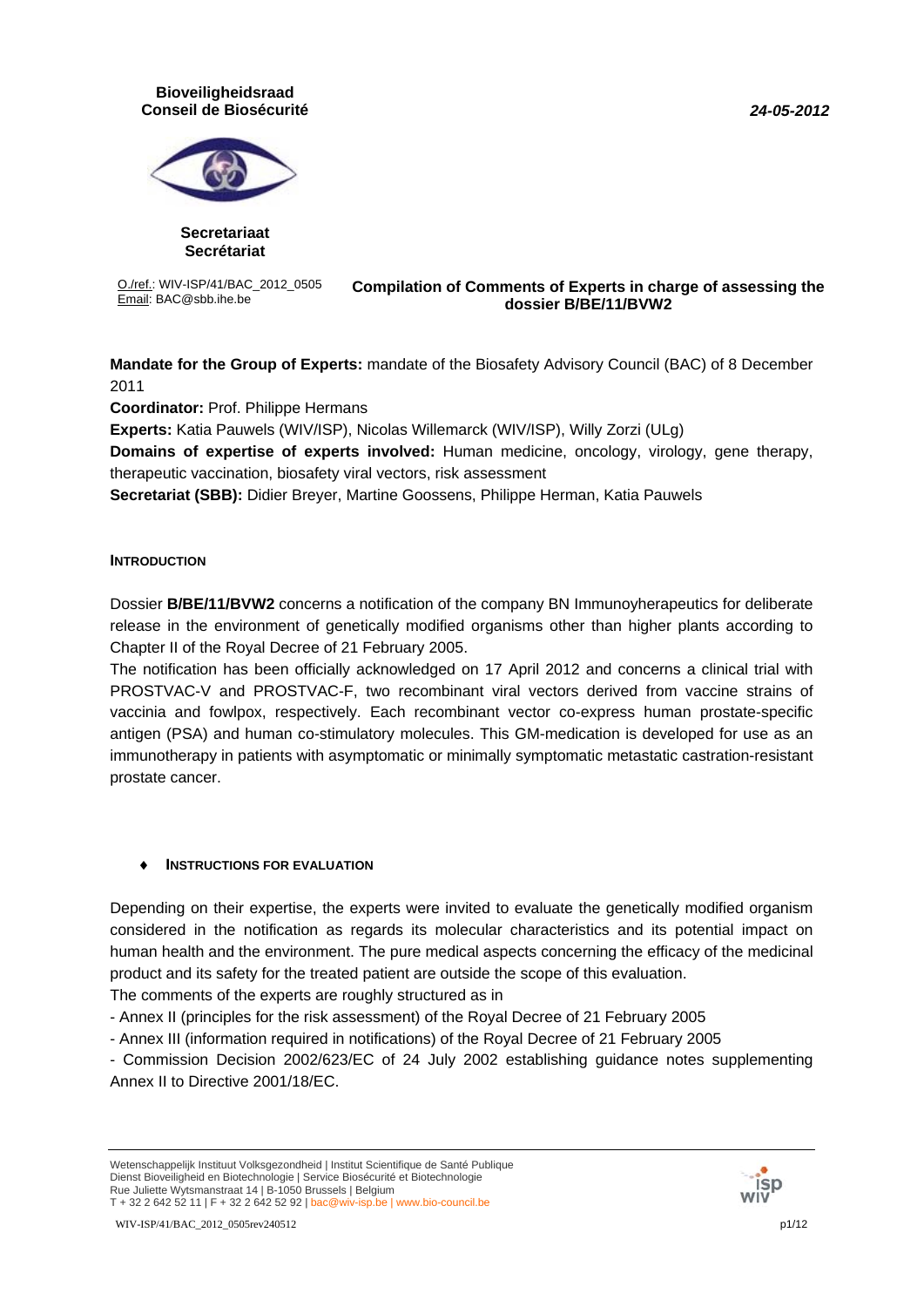### **List of comments received from the experts**

Remark: The comments below have served as basis for a list of questions that the Competent authority forwarded on 23-05-2012 to the notifier with a request to provide additional information. The comments or remarks highlighted in grey correspond to the questions addressed to the notifier.

**1. INFORMATION RELATED TO THE CHARACTERISTICS OF THE DONOR, THE RECIPIENT OR PARENTAL ORGANISM**

(e.g. possibility of natural transfer of genetic material to other organisms, pathological, ecological and physiological characteristics, indigenous vectors ...)

*Comment 1*

Has evaluated this item and has no questions/comments.

*Comment 2*

Even if the parental fowlpox strain is considered a safe vaccine, from the data in the dossier it is not clear how it is attenuated. More information regarding the attenuation should be appreciated and will certainly be needed for a later application for marketing authorisation.

*Comment 3*

Has evaluated this item and has no questions/comments.

### **2. INFORMATION RELATED TO THE VECTOR**

(e.g. description, sequence, mobilisation ...)

*Comment 1*

Has evaluated this item and has no questions/comments.

*Comment 2*

Has evaluated this item and has no questions/comments.

*Comment 3*

Has evaluated this item and has no questions/comments.

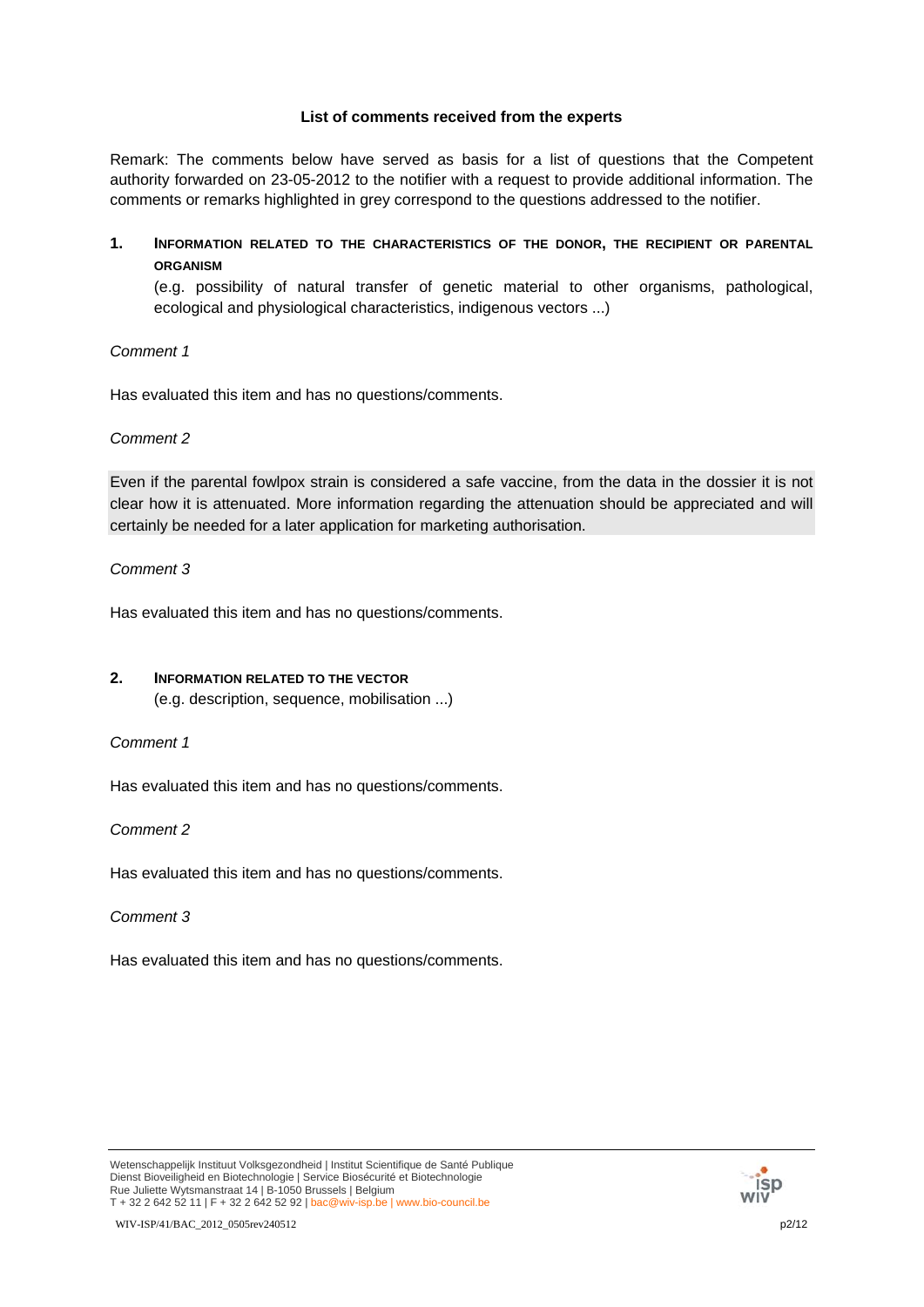### **3. INFORMATION RELATED TO THE CHARACTERISTICS OF THE GMO**

## **3.1. Information related to the genetic modification**

(e.g. methods used for the modification, description of the insert/vector construction ...)

### *Comment 1*

Has evaluated this item and has no questions/comments.

## *Comment 2*

Has evaluated this item and has no questions/comments.

## *Comment 3*

Has evaluated this item and has no questions/comments.

## **3.2. Information on the molecular characteristics of the final GMO**

(e.g. number of copies of the transgenes, phenotypic and genetic stability of the transgenes, expression of the new genetic material, re-arrangements in the genome, inclusion or suppression of genetic material ...)

## *Comment 1*

Has evaluated this item and has no questions/comments.

# *Comment 2*

What are the methods employed to ensure and to verify the genetic stability of both ProstVac-V and ProstVac-F during the production ? Point 64 on page 47 of the notification form does not answer this question and is rather related to the environmental survivability of the GMO.

# *Comment 3*

Has evaluated this item and has no questions/comments.

# **3.3. Considerations for human, animal or plant health**

(e.g. invasiveness and virulence, toxic or allergenic effects, possibility of survival outside of receiving host, other product hazards ...)

### *Comment 1*

See comment under point 5.1.



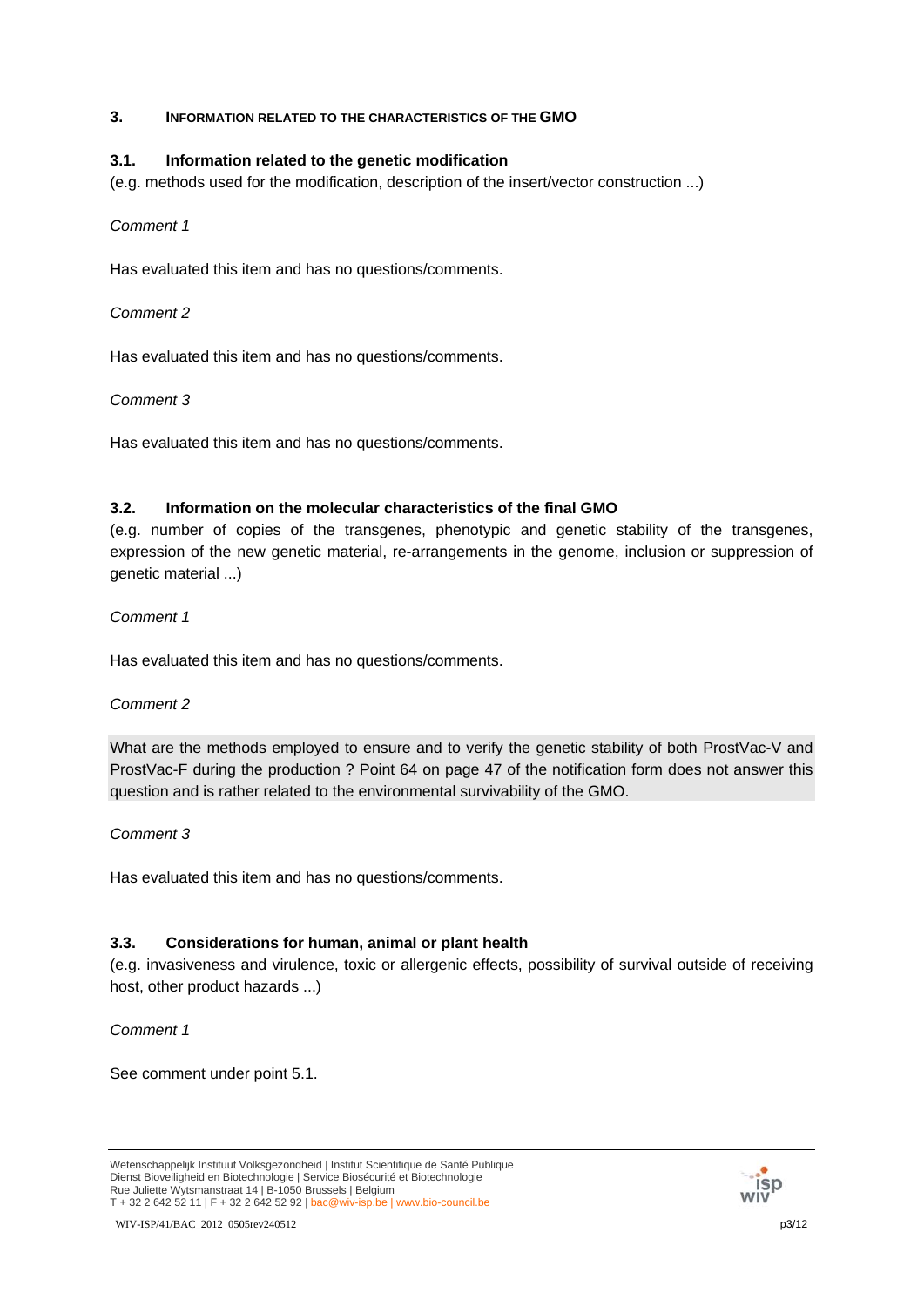In the notification form (see pages 16, 17, 37) and the ERA (see page 27) it is repeated that Fowlpox only replicates in avian cells. In a recent article (Weli and Tryland, 2011) the authors refer to studies that have shown replication of fowlpox in mammalian cell cultures and challenge the hypothesis that avipoxviruses cannot undergo a full replication cycle in mammalian cells. Has the applicant taken this information under consideration ? Does it change the applicants position on the unlikely shedding of the GM fowlpox when administered to humans ?

In addition, the applicant did not check if the fowlpox particles recovered from the vaccination site are life viruses or not (see page 18-19 ERA). Why ?

# *Comment 3*

It is known that vaccinia virus vaccination can lead to serious adverse events/complications of vaccinia infections (such as eczema vaccinatum or postvaccinal encephalitis ). Although those complications are rare events, I'm wondering if those complications can be linked with an enhanced replication of the virus and an elevated risk of spreading?

# **4. INFORMATION RELATING TO THE CONDITION OF RELEASE**

(e.g. description of the activity, quantities of GMO to be released, workers protection measures, elimination of any contaminating material in the preparation of the GMO stock, elimination of the GMO at the end of the experiment ...)

# *Comment 1*

Has evaluated this item and has no questions/comments.

# *Comment 2*

Several remarks concerning the study staff instruction (SSI):

In the SSI it is recommended to wear goggles, gloves and labcoat when manipulating the study drugs. In addition the staff should also wear a mask to avoid any contamination by aerosolisation.

For the staff handling the study drug it is important to avoid any needlestick injury. It is therefore out of question to allow to cap the needle as instructed on page 2 of the SSI. If the hospital does not have safety syringes this material should be provided by the sponsor of the trial or the sponsor should propose handling measures where the risk of needle stick injury is mitigated.

In the SSI regarding instructions in case of accidental spill (see page 4) additional instructions should be given about the handling of the waste generated.

In general in the SSI the instructions regarding waste and biohazard signs are not enough detailed.

# *Comment 3*

In app. 1 staff instruction is written to use always when handling PROSTVAC-V a hood or a biological safety cabinet if one is available. A hood is not the right containment to prevent unintentional release of the GMO in the environment. *Please delete the word "hood" that may confuse the staff and use only biological safety cabinet (BSC) and notify that only BSC minimal of class 2 is mandatory.* 

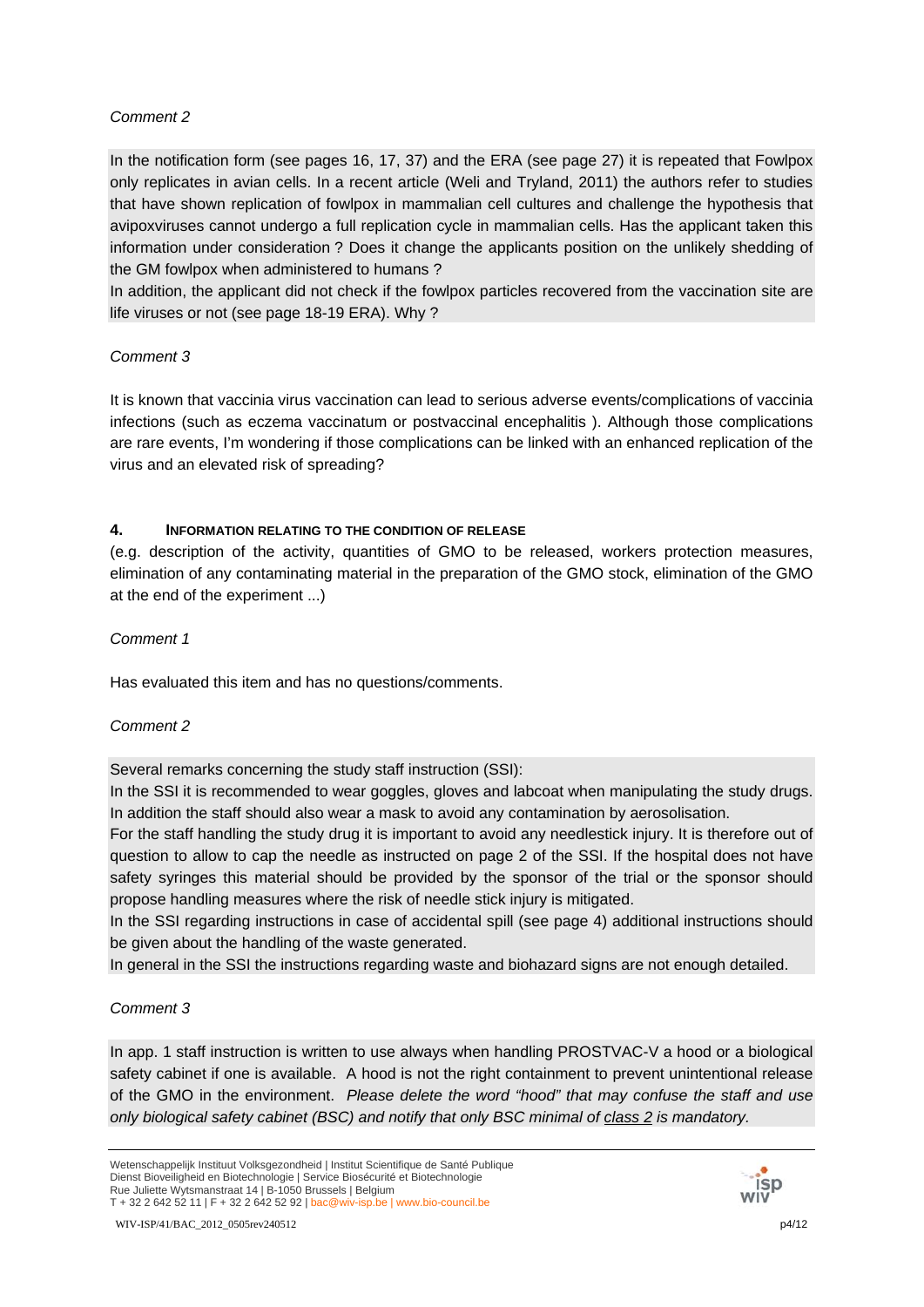- **5. INFORMATION RELATED TO THE RISKS FOR THE ENVIRONMENT AND HUMAN HEALTH**
- **5.1. Information on spread ("shedding") of the GMO from the treated patient/animal to other persons/animals or to the environment (including indirect/delayed effects due to vertical transmission to offspring).**
- (e.g. genetic transfer capability, routes of biological dispersal, target organisms ...)

PROSTVAC-V is able to cause a transient infection and to replicate in the cytoplasm of infected cells and the patient in treatment could excrete viral material by this way(p 8 and 9 of Part 1 and p 9 of Part A4).

Apparently, no detectable trace (in the limits of the employed PCR technique) of PROSTVAC-V nor PROSTVAC-F are found in the urine when the treated patients have a normal kidney function. But, in case of kidney filtration disorder, it is strongly plausible to find non-negligible amounts of viral material in the urine … with the risk for the patient to contaminate his home and consecutively, the environment.

### *Additional comment SBB:*

*Even if the parental Vaccinia virus is an attenuated replication defective strain unable to produce virus progeny it is potentially able to reach target issues other than the site of administration. But a rapid viral clearance (max. 48h) is expected (Gomez et al, 2007; Sittelaar et al., 2001) and shedding via urine should be minimal. Even if the GM Vaccinia virus can survive in the environment this replicative deficient virus will be unable to produce new viral progeny and to propagate in most mammalian cells (Verheust et al, 2011)* 

### *Note from the coordinator:*

*Renal insufficiency is not frequent in patients suffering prostate cancer. It can however be associated with other pathologies (hypertension and diabetes…) but the protocol of the clinical trial foresees that patients "with significant medical abnormality" are excluded.* 

*Comment 2*

See question under point 3.3

### *Comment 3*

There are no safety measurements described about the use of PROSTVAC\_FOWL when the receiving host (patient) (can) comes in close contact with permissive host organisms; birds/ poultry (chickens, turkeys, and pigeons, but not in quail, ducks, or canaries). Keeping chickens or pigeons is a common habit in Belgium!

The same concern about the use of PROSTVAC VACCINIA when the receiving host/patient (can) come(s) in close contact with permissive host organism other than human, such as warm-blooded vertebrates such as cattle, cats, rodents, rabbits and pigs? Keeping cats and or rabbits as a pet is a common habit in Belgium! (cattle&pigs are farm animals)



Wetenschappelijk Instituut Volksgezondheid | Institut Scientifique de Santé Publique Dienst Bioveiligheid en Biotechnologie | Service Biosécurité et Biotechnologie Rue Juliette Wytsmanstraat 14 | B-1050 Brussels | Belgium T + 32 2 642 52 11 | F + 32 2 642 52 92 | bac@wiv-isp.be | www.bio-council.be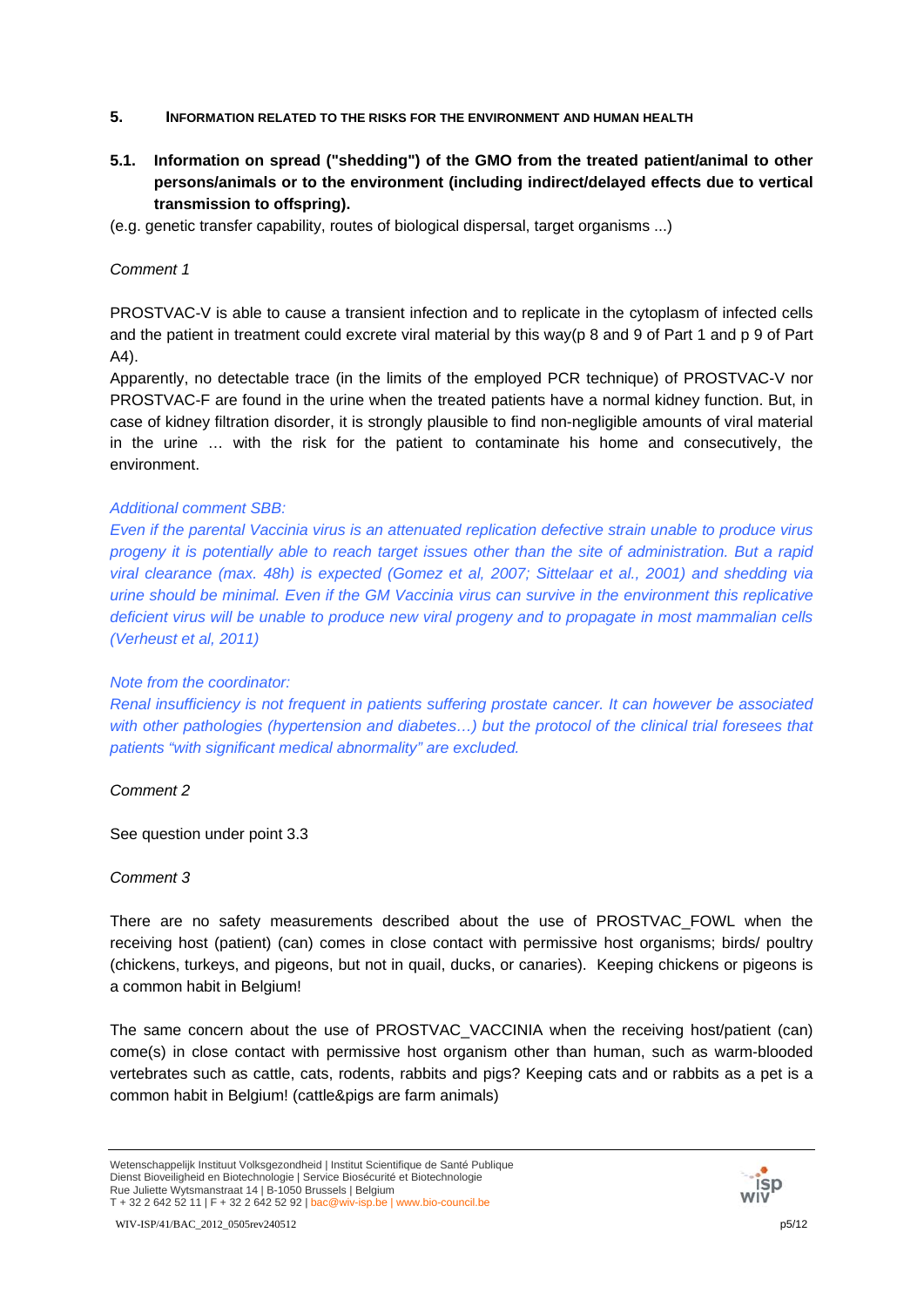Both situation should be stressed as risks in at least the informed consent form (ICF)**,** because, although the risk is low when patient are following the prescribed containment measures (covering the injection site, changing clothes & bed linen and washing hands), an accidental release of the IMP to e.g. chickens, pigeons, rabbit, cat or cattle, will be difficult to detect (the IMP is subclinical without really symptoms) and to control. In those situations there is a risk of possible long-term survival outside of receiving host/patient.

This issue is not discussed in Protocol BNIT-PRV-301: Part A1 point 62 (p54) and informed consent form (ICF)? At least the ICF should detail how to prevent this accidental contact transmission.

Although the likelihood that the IMP would result in the establishment and persistence of the virus (prostvac\_V or prostvac\_F) in wild or domestic animals is remote, I'm wondering if it is not better to exclude those people from this study? Or are the well prescribed containment measurements appropriate enough to prevent accidental contact transmission? In case of the latter, an highlighting of those containment measurements and the recommendation to prevent close contact with permissive host is a minimal requirement that has to be included in the CFS? Can the notifier comment this?

### *Additional comment SBB:*

*See comment above. The GM viruses are replication defective strains unable to produce virus progeny. In case of accidental transmission to an animal it will not propagate. The hygienic measures prescribed to the patient should be sufficient to mitigate the accidental transmission to domestic animals.* 

**5.2. Information on possible effects on human health resulting from interactions of the GMO and persons working with, coming into contact with or in the vicinity of the GMO release (carekeepers, patient relatives, immunocompromised people ...).** 

*Comment 1*

See comment under point 5.1.

*Comment 2*

Has evaluated this item and has no questions/comments.

*Comment 3*

The spill and incident procedures are not described into details and sometimes it misses some crucial points.

For skin and eye contamination with/without injury it is prescribed to wash immediately and abundantly with tap water. Although there are waste and decontamination measures taken in general, there is no specific procedure in case of incident. For example the first step in case of skin contamination has to be soaking up all liquid with absorbent paper or other material (with appropriate inactivation afterwards), then decontaminate the skin (which product, contact time?) and then rinse with water. This to minimize the release of GMOs into the public. Contaminated clothes and used paper to absorb the most concentrated IMP must be disposed or inactivated as infectious material!

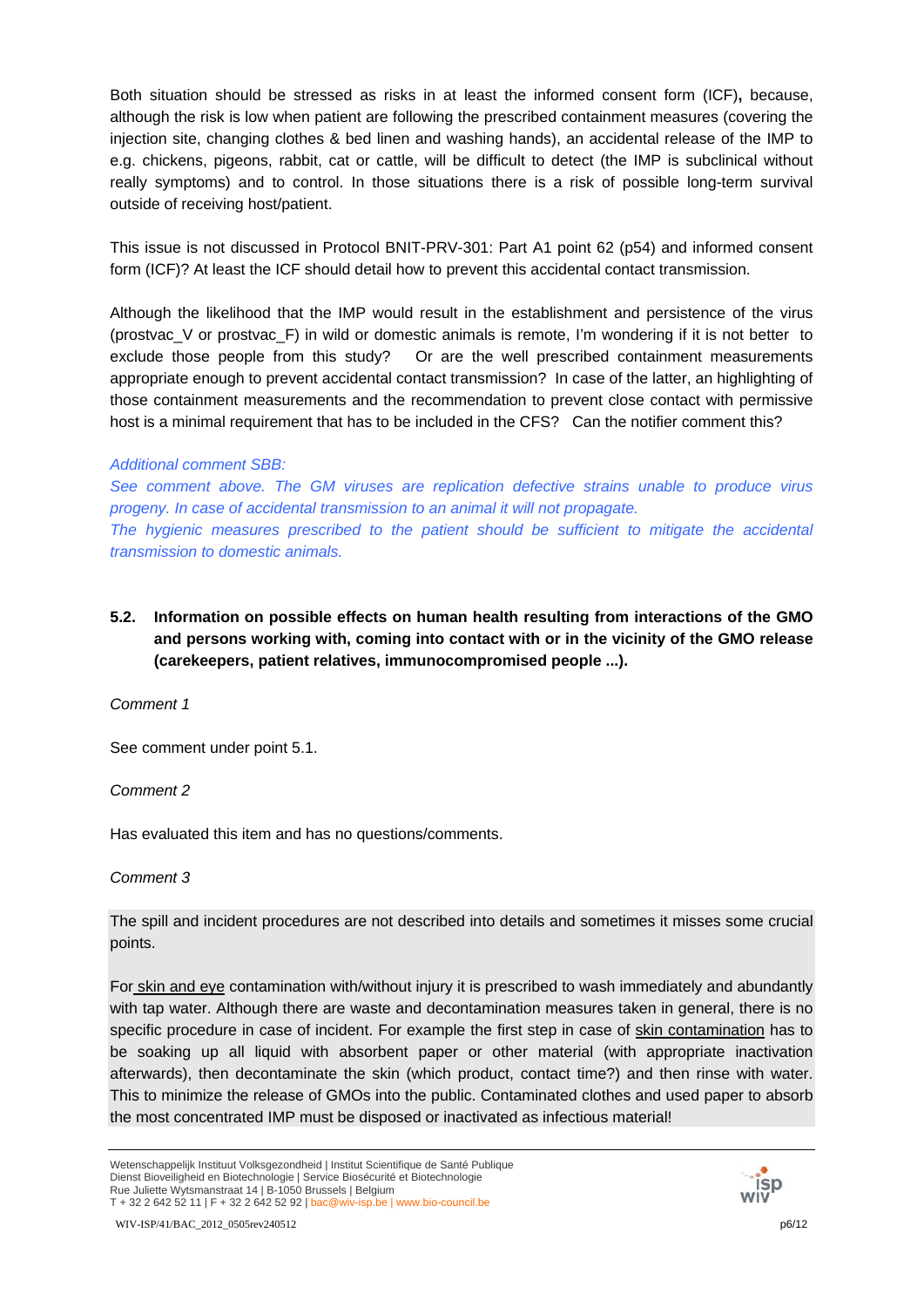In case of eye contamination the washing product has to be collected and inactivated before disposing.

In addition, the staff instruction should detail how to deal with an incident involving an aerosol incident, needle stick injury and the prevention of accidental exposure of other people than the patient and care keeper (the person administering the injection) during injection (*Family, friends and other personnel can be asked to leave the room for this short intervention e.g.).*

# **5.3. Information on possible effects on animal health or on the environment.**

# *Comment 1*

The notifier explains that there is a potential risk to have recombination between PROSTVAC-V (classified as BSL-2 GMO) with a wild-type vaccinia which could infect certain host organisms. Recombination between PROSTVAC-F and a wild or vaccine strain of fowlpox would require release of PROSTVAC-F into an environment containing poultry.

# *Comment 2*

See question under point 3.3. If fowlpox is really capable to replicate in mammalian cell cultures should the risk for animals other than birds also not be considered ?

# *Comment 3*

Given the medium persistence of the IMP under normal environmental conditions is days to weeks depending of the conditions (dry – humid), I'm concerned about possible accidental release/ contact transmission of the IMP in a permissive host (such as birds, warm-blooded animals) in which the infected host become a long-term latent reservoir in nature without any (further) control (with possible further spread via e.g. mosquitoes).

*Additional comment SBB See comment under point 5.1* 

# **5.4. Information on selective advantages or disadvantages conferred to the GMO compared to the parental organism.**

# *Comment 1*

Has evaluated this item and has no questions/comments.

*Comment 2*

Has evaluated this item and has no questions/comments.

### *Comment 3*



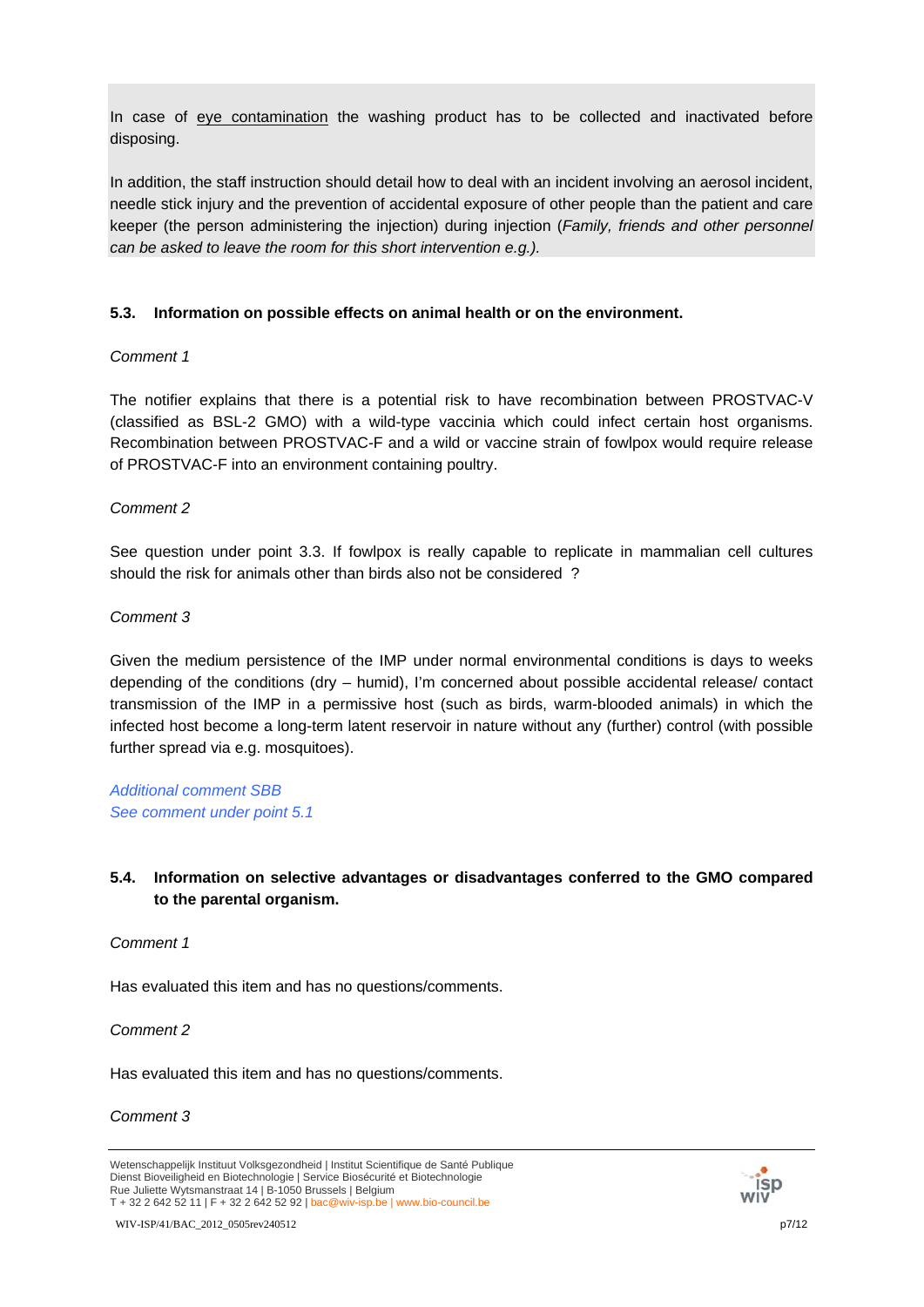Has evaluated this item and has no questions/comments.

# **5.5. Information on the possibility of the GMO to reconvert to his wild type form and possible consequences for human health or the environment.**

### *Comment 1*

Has evaluated this item and has no questions/comments.

### *Comment 2*

Has evaluated this item and has no questions/comments.

### *Comment 3*

Has evaluated this item and has no questions/comments.

# **5.6. Information on the possibility of the GMO to exchange genetic material with other microorganisms and possible consequences for human health or the environment.**

### *Comment 1*

Has evaluated this item and has no questions/comments.

#### *Comment 2*

Has evaluated this item and has no questions/comments.

#### *Comment 3*

Has evaluated this item and has no questions/comments.

# **5.7. Information on the possibility of gene transfer to other organisms and about the selective advantages or disadvantages conferred to those resulting organisms (possible consequences for human health or the environment).**

### *Comment 1*

Has evaluated this item and has no questions/comments.

### *Comment 2*

Has evaluated this item and has no questions/comments.

WIV-ISP/41/BAC\_2012\_0505rev240512 p8/12



Wetenschappelijk Instituut Volksgezondheid | Institut Scientifique de Santé Publique Dienst Bioveiligheid en Biotechnologie | Service Biosécurité et Biotechnologie Rue Juliette Wytsmanstraat 14 | B-1050 Brussels | Belgium T + 32 2 642 52 11 | F + 32 2 642 52 92 | bac@wiv-isp.be | www.bio-council.be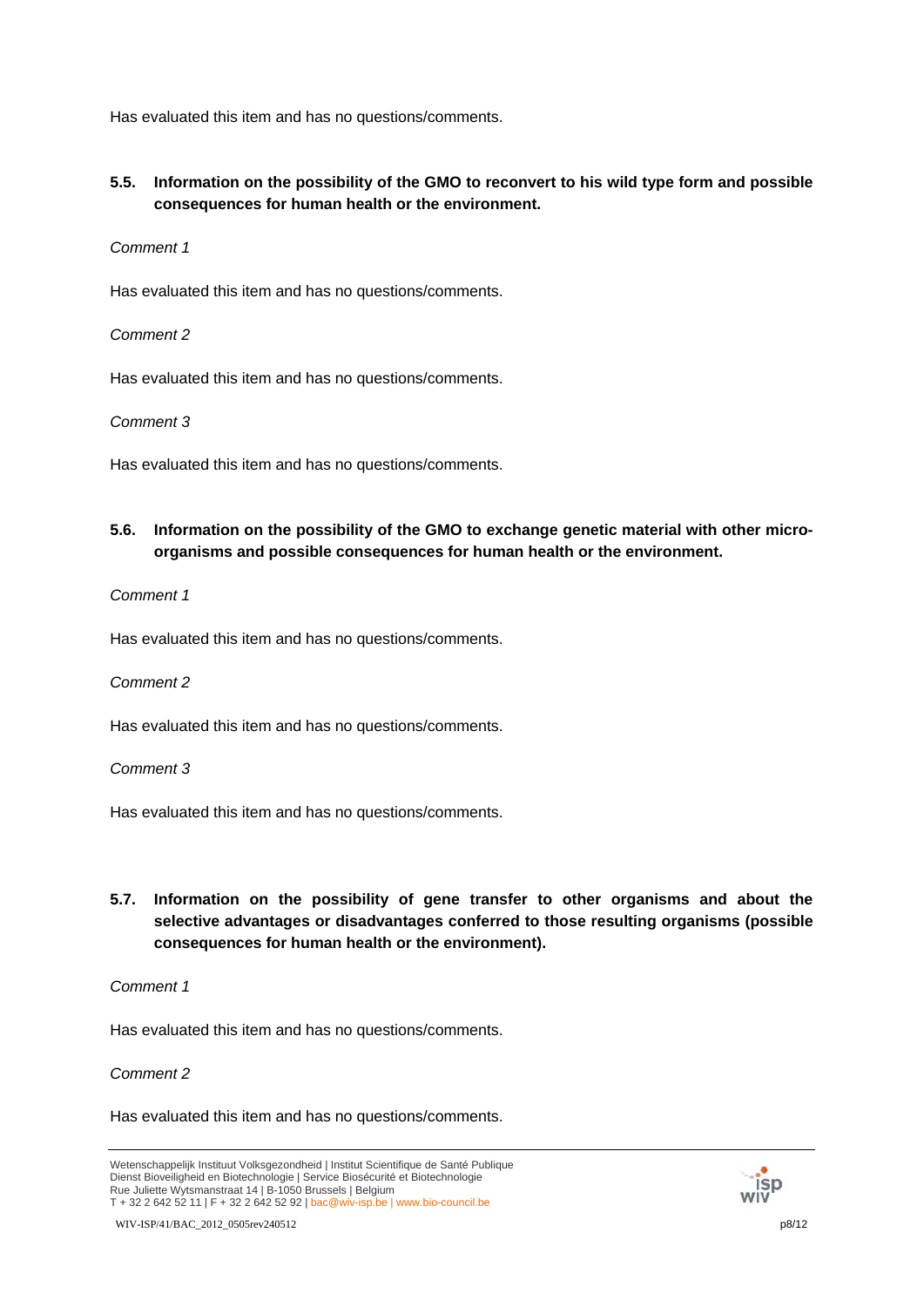Has evaluated this item and has no questions/comments.

# **6. INFORMATION RELATED TO THE MONITORING, SURVEILLANCE AND CONTROL, WASTE TREATMENT AND EMERGENCY PLANS PROPOSED BY THE APPLICANT**

# **6.1. Monitoring plan proposed by the notifier and possibility to identify the occurrence of non-anticipated adverse effects.**

(adequation between the monitoring plan and risks identified during the risk assessment, when appropriate measures to minimize the potential risks to offspring ...)

## *Comment 1*

## See comment under 5.1.

If the patient at home develops a disorder of the kidney function (kidney filtration disorder) such as pyelonephritis, associated with proteinury and hematury, which kind of follow-up is proposed by the notifier ?

## *Comment 2*

Has evaluated this item and has no questions/comments.

*Comment 3*

Has evaluated this item and has no questions/comments.

# **6.2. Surveillance and control of the release**

(adequation between the procedures to avoid and/or minimise the spread of the GMO and risks identified during the risk assessment...)

# *Comment 1*

# See comment under 5.1.

On one side, the medical follow-up controls described in the dossier seem adapted to classical checkup of the patient. Also, in case of problems such as described here above, there is certainly an emergency follow-up of the suffering patients through a specific medical assistance. But little is known about the specific management of potentially contaminated urine from those patients. In this case, while, under normal environmental conditions, PROSTVAC-V and PROSTVAC-F are expected to survive for considerable periods in dried spill material adhering on surfaces of the lavatories or bathroom.

Through the information sheet and the informed consent form, the patient could be sensitized to this hazard by a clear and detailed protocol explaining which kind of risk could occur in such a case. The furniture of an adapted decontamination biohazard/spill kit could also be necessary. While the frontier between the site where the patient is living during the ambulatory phases of the treatment and the

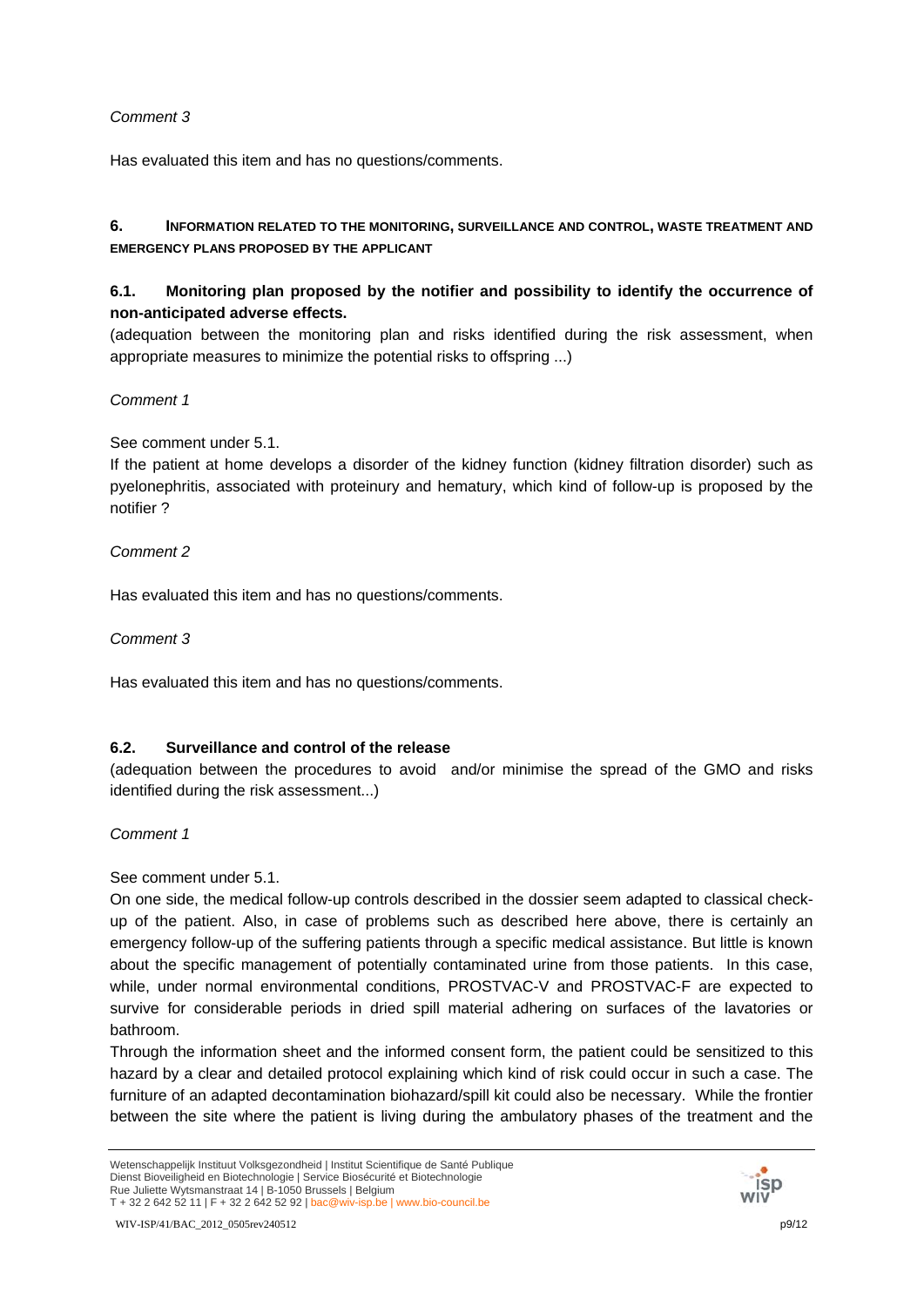environment is not well secured, it is necessary to propose solutions to avoid a potential contamination of the environment. We invite the notifier to add this topic to the risk assessment plan, with a new adapted management protocol in order to prevent this hazard. Otherwise, to preserve the biosafety of the environment, it is better to keep these patients at the hospital during the Period 2 of this study.

## *Comment 2*

Has evaluated this item and has no questions/comments.

*Comment 3*

See comment 5.1.

## **6.3. Information on the waste generated by the activity and its treatment.**

(e.g. type of waste, amount ...)

*Comment 1*

See comment under 5.1.

*Comment 2*

Has evaluated this item and has no questions/comments.

### *Comment 3*

App. 1 staff instruction p4 is written "All materials and devices (vials, stoppers, needles, gauze etc.) that come into contact with vaccine should be discarded in leak-proof containers to be disposed of according to the institution's policy".

Waste management has to comply with the Belgian law by the **Royal Decree of 21 February 2005 "**on the deliberate release of GMOs into the environment" and with the Belgian regional regulations on contained use of GMO's and/or pathogen organisms (biological contaminated waste has to be inactivated before disposing (incinerated as RMA, autoclaved, chemically inactivated,…). (see also p 43,46&65 **Protocol BNIT-PRV-301: Part A1)**

In addition, please emphasize in ICF that a wound plaster or bandages used to cover the injection site can be contaminated with IMP and is finally biological risk material that needs a appropriate waste management procedure.

The notifier has to include/complete those omissions.

# **6.4. If applicable, information on the emergency plan(s) proposed by the notifier.**

*Comment 1*

See comment under point 6.2..



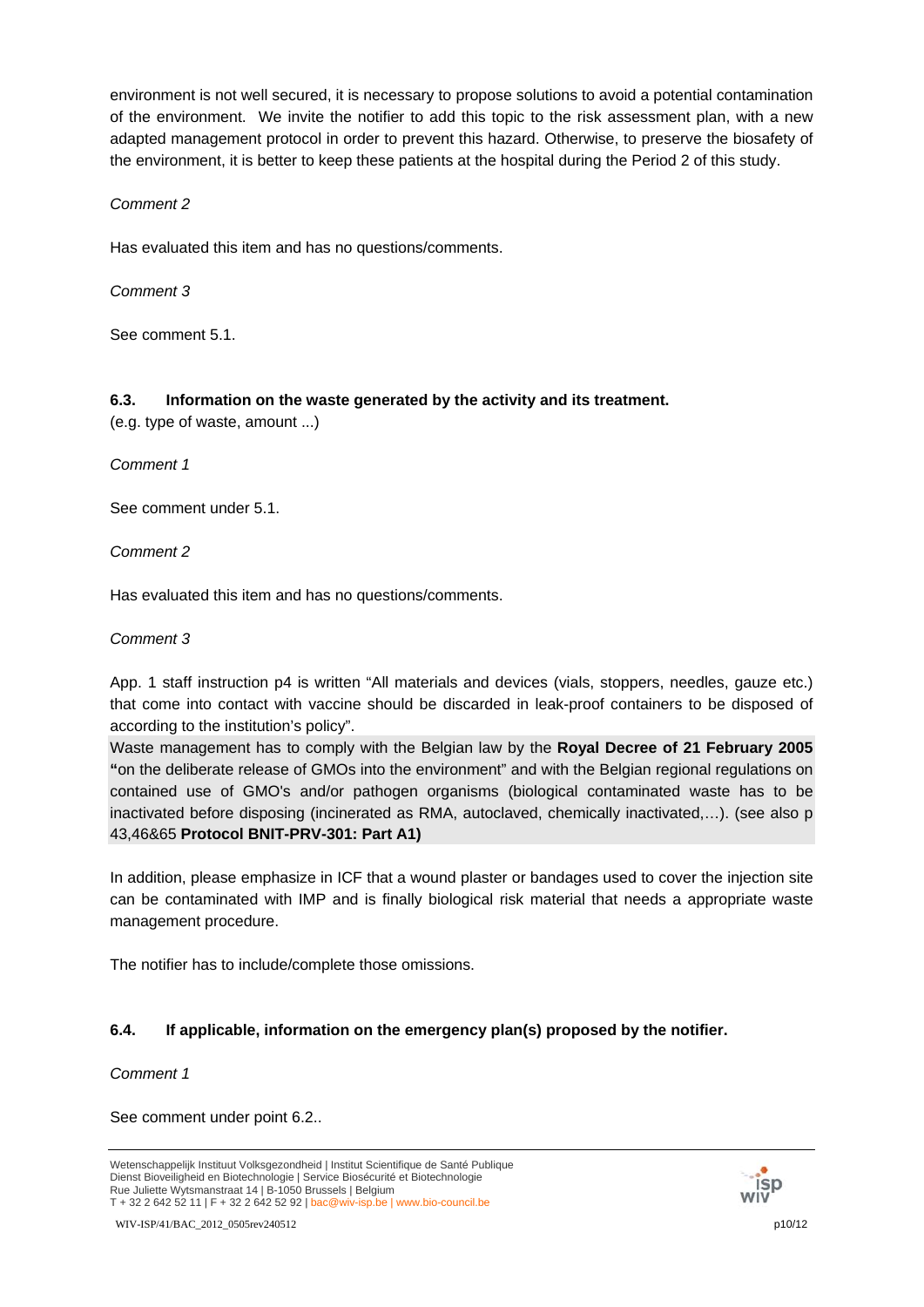Please specify the instruction for countries outside the united states when there is an onset of suspected vaccinia lesions in patients treated with the IMP (BNIT-PRV-301: Staff Instructions p 5). Is there a procedure described about how to supervise patients with vaccinia-related complications? How are the (external) medical practitioners not involved in the clinical study informed about how to treat patients with complication, e.g. general practitioner?

IV-VIG and Cidofovir have to be sufficiently available on all investigational site during the clinical trial to prevent the elevated risk of spreading when there are complications (especially for IV-VIG therapy, since IV-VIG may work better if given early).

# **6.5 Information related to the identification of the GMO and the detection techniques**

(e.g. identification methods and detection techniques, sensitivity, reliability and specificity of the proposed tests ..)

## *Comment 1*

Has evaluated this item and has no questions/comments.

# *Comment 2*

The detection methods for ProstVac-V and ProstVac-F are clearly detailed (see identity release tests) but are these really specific? Could the applicant indicate for each recombinant virus the precise position of the primers in the sequence ?

# **7. OTHER INFORMATION**

# **7.1 Do you have any other questions/comments concerning this notification that are not covered under the previous items?**

### *Comment 1*

I have many criticisms concerning the staff instructions. It lacks critical details and the translation is not always well done, which can lead to misinterpretations.

[Concerning TRANSPORT] App. 1 staff instruction p2/3. The notifier distinguishes short and long IMP transport. All transport the vial or syringe containing the GMO-IMP must be performed in a sealed double leak-proof container/bag displaying a appropriate biohazard sign also if it is in the same building (except if IMP reconstitution and filling of the needle is possible in the patient's room).

For transport on the public highways/roads, the reference to the European Agreement concerning the International Carriage of Dangerous Goods by Road is missing.

[Concerning translation // Contradiction] in app. 1 staff instruction p2 "Draw up the vaccine or placebo after wiping the rubber stopper with an alcohol-soaked gauze pad, keeping the pad covering the



Wetenschappelijk Instituut Volksgezondheid | Institut Scientifique de Santé Publique Dienst Bioveiligheid en Biotechnologie | Service Biosécurité et Biotechnologie Rue Juliette Wytsmanstraat 14 | B-1050 Brussels | Belgium T + 32 2 642 52 11 | F + 32 2 642 52 92 | bac@wiv-isp.be | www.bio-council.be